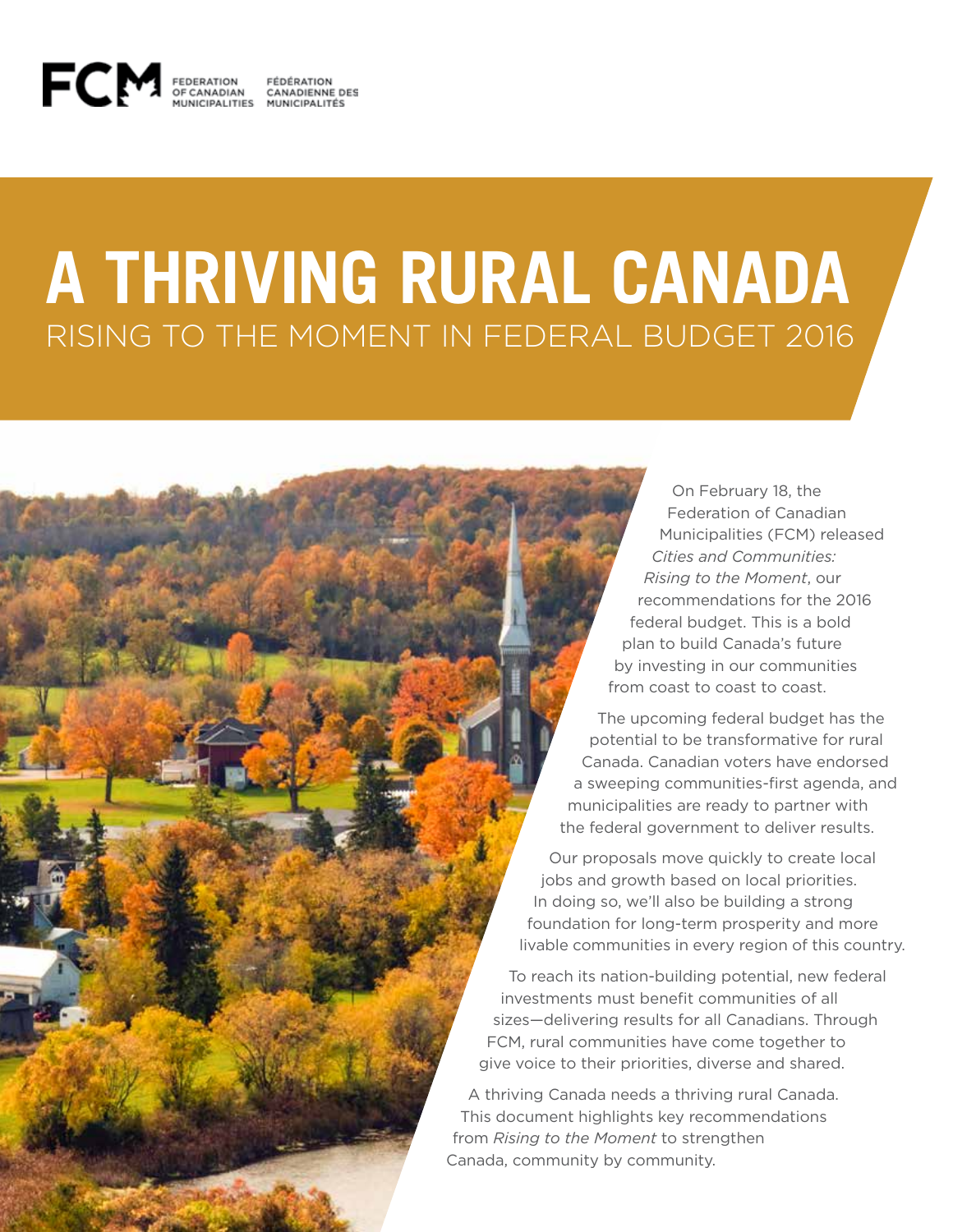# **INVESTING IN RURAL COMMUNITIES**

Rural communities are essential to Canada's economic, social and environmental health—generating 30 per cent of GDP in sectors like agriculture, manufacturing, transport and tourism. But smaller communities also face formidable challenges providing the public infrastructure that sustains these local economies and vibrant ways of life.

Rural communities need dedicated, predictable funding to improve roads, bridges, water systems, recreation facilities and other public amenities. At the same time, as federal social housing operating agreements expire, we must confront the housing affordability crisis that confronts rural and small communities across Canada.

With a willing federal partner, local governments are ready to go with projects that respond to local needs and realities. This is an opportunity to create jobs in a period of slow growth, boost productivity, and build livable communities that can retain and attract the talent rural Canada needs.

### OUR RECOMMENDATIONS INCLUDE:

- **Double federal investment in the Small Communities Fund**, building on this proven New Building Canada Fund (NBCF) mechanism to support locallyprioritized rural infrastructure projects.
- **Optimize the Small Communities Fund for rural Canada** by empowering provinces and territories to lower the 100,000 population threshold to better reflect the size of communities in their jurisdictions, as determined in consultation with their municipal associations.
- **Invest in recreation and cultural facilities** that can be vital community hubs in rural areas—through a new merit-based program within the proposed Social Infrastructure Fund and by expanding NBCF eligibility to include such projects.
- **Support rural affordable housing solutions**, starting by protecting federal social housing investments and accelerating investments in the capital repair and renewal of affordable housing.
- **Accelerate wastewater upgrades** by ensuring that eligibility for new Green Infrastructure Fund investments includes upgrades to wastewater treatment facilities and defective septic systems in rural areas not served by municipal facilities.

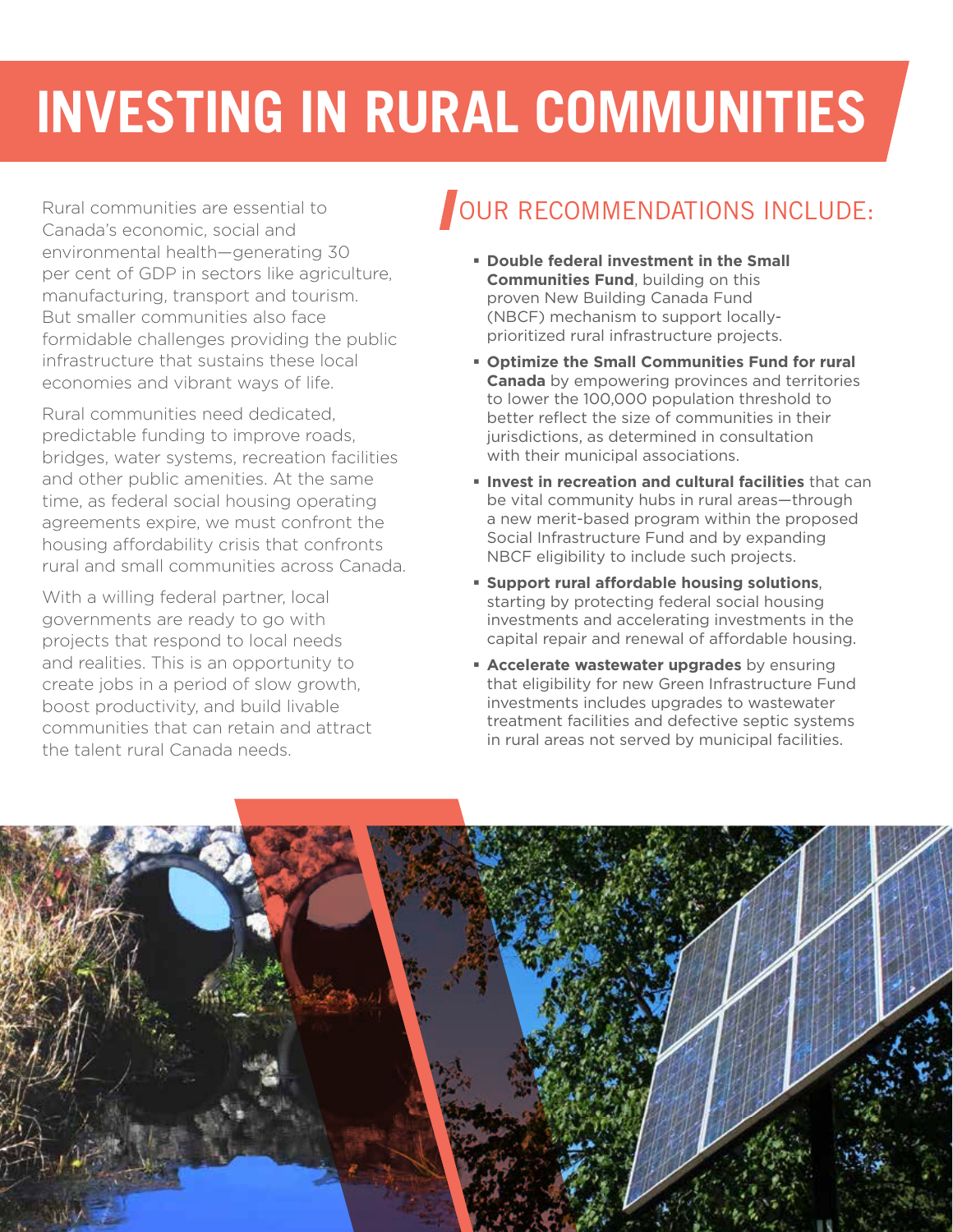## **FLEXIBILITY FOR RURAL COMMUNITIES**

With access to just 8-10 cents of each tax dollar, local governments shoulder nearly 60 per cent of Canada's public infrastructure. They also face increasingly complex additional responsibilities from public safety management to climate change adaptation and a growing array of community services.

All of this fuels a fiscal squeeze that can reach extremes in rural communities with lower ratepayer densities, often compounded by youth out-migration.

The good news is that these municipalities have an exceptional track-record of assessing local priorities and delivering effective solutions. That's why predictable investment tools like the Gas Tax Fund have worked so well: they empower local governments to do what they do best.

What these municipalities don't have is flexibility to deal with financial and administrative bottlenecks. To get projects moving, they need new flexibility from our federal partner—flexibility that recognizes rural expertise and rural challenges.

### OUR RECOMMENDATIONS INCLUDE:

- **Make green infrastructure investment work for rural Canada** by ensuring project eligibility includes rural priorities—such as stormwater management (including culvert replacement); drinking water, wastewater and septic system upgrades; and extreme weather adaptations.
- **Increase the federal contribution to at least 50 per cent of total project costs**—for all existing cost-shared infrastructure programs—recognizing local governments' limited fiscal capacity.
- **Eliminate fund stacking restrictions that punish smaller communities**, empowering local governments to get more infrastructure projects moving faster by pooling multiple sources of federal funding.
- **Adopt predictable funding mechanisms** to deliver new investments in green, social and transit infrastructure (modelled on the Gas Tax Fund), recognizing local governments' expertise in assessing local priorities and solutions.
- **Transfer uncommitted funds in existing application-based federal infrastructure programs** directly to municipalities through temporary top-ups of the federal Gas Tax Fund.